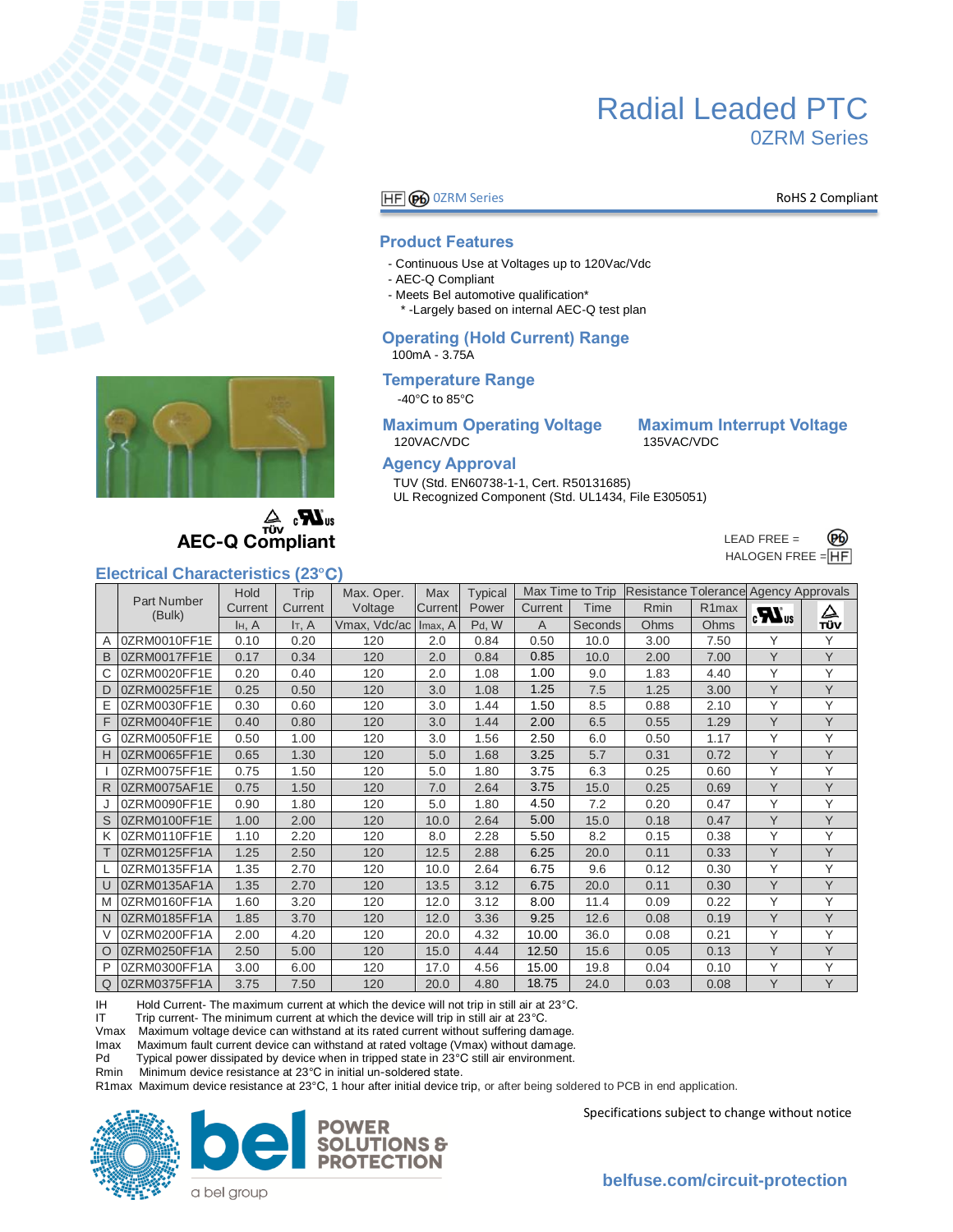### **PTC's – Basic Theory of Operation / "Tripped" Resistance Explanation**

A Bel PTC consists of a block of polymeric material containing conductive carbon granules which is sandwiched between two conductive metal plates. When this polymer block reaches approximately 125C, either due to current passing through it via conductive chains of carbon particles or due to an external heat source; it swells volumetrically. This expansion breaks apart a majority of the chains of carbon granules that run randomly between the two conductive plates. This behavior results in a sharp increase in resistance across the two plates which all but eliminates current flow through the device, allowing just enough residual current flow to maintain the block's internal temperature at 125C. Once this "tripped" state current is cut off, the polymer brick cools and shrinks to its original size, thereby allowing its broken carbon chains to reestablish themselves and permit the part to return to its low resistance state. Once cooled to room ambient, the PTC will once again exhibit a resistance less than its "R1max" rating.

At currents below the device IHOLD rating, AND at temperatures below 100C, the PTC maintains a resistance value below its R1 MAX rating.

The catalog data for each device specifies a "Typical Power" value. This is the power required to exactly match the heat lost by the tripped device to its ambient surroundings at 23C. By Ohm's Law, power can be stated as:  $W = E^{2}/R$ . Thus the approximate resistance of a "Tripped" PTC can be determined by:  $R = E^{2}/W$ , where "E" is the voltage appearing across the PTC (usually the supply's open circuit voltage), and "W" is the Typical Power value for the particular PTC.

Since the PPTC acts to maintain a constant internal temperature, its apparent resistance will change based upon applied voltage and, to a lesser degree, ambient conditions. Consider the following example.... A PTC with a Typical Power of 1 watt protecting a circuit using a 60V supply will demonstrate an apparent, tripped resistance "R" of:

 $R = 60<sup>2</sup>/1 = 3,600$  ohms

This same tripped device when used to protect a 12V circuit would now present an apparent resistance of:  $R = 12^{2}/1 = 144$  ohms

The value for Typical Power is "typical" because any physical factors that affect heat loss (such as ambient temperature or air convection) will somewhat alter the level of power that the PTC needs to maintain its internal temperature. In short, PTCs do not exhibit a constant, quantifiable tripped resistance value.



#### **Average Time Current Characteristic Curve at 23°C**

The Average Time Current Characteristic Curve and Temperature Rerating Curve are affected by a number of variables and these curves are provided for guidance only.



Specifications subject to change without notice

**Bel Fuse Inc.** 206 Van Vorst Street Jersey City, NJ 07302 USA

+1 201.432.0463 Bel.US.CS@belf.com **belfuse.com/circuit-protection**

© 2019 Bel Fuse, Inc. Rev. 0ZRM Sep2019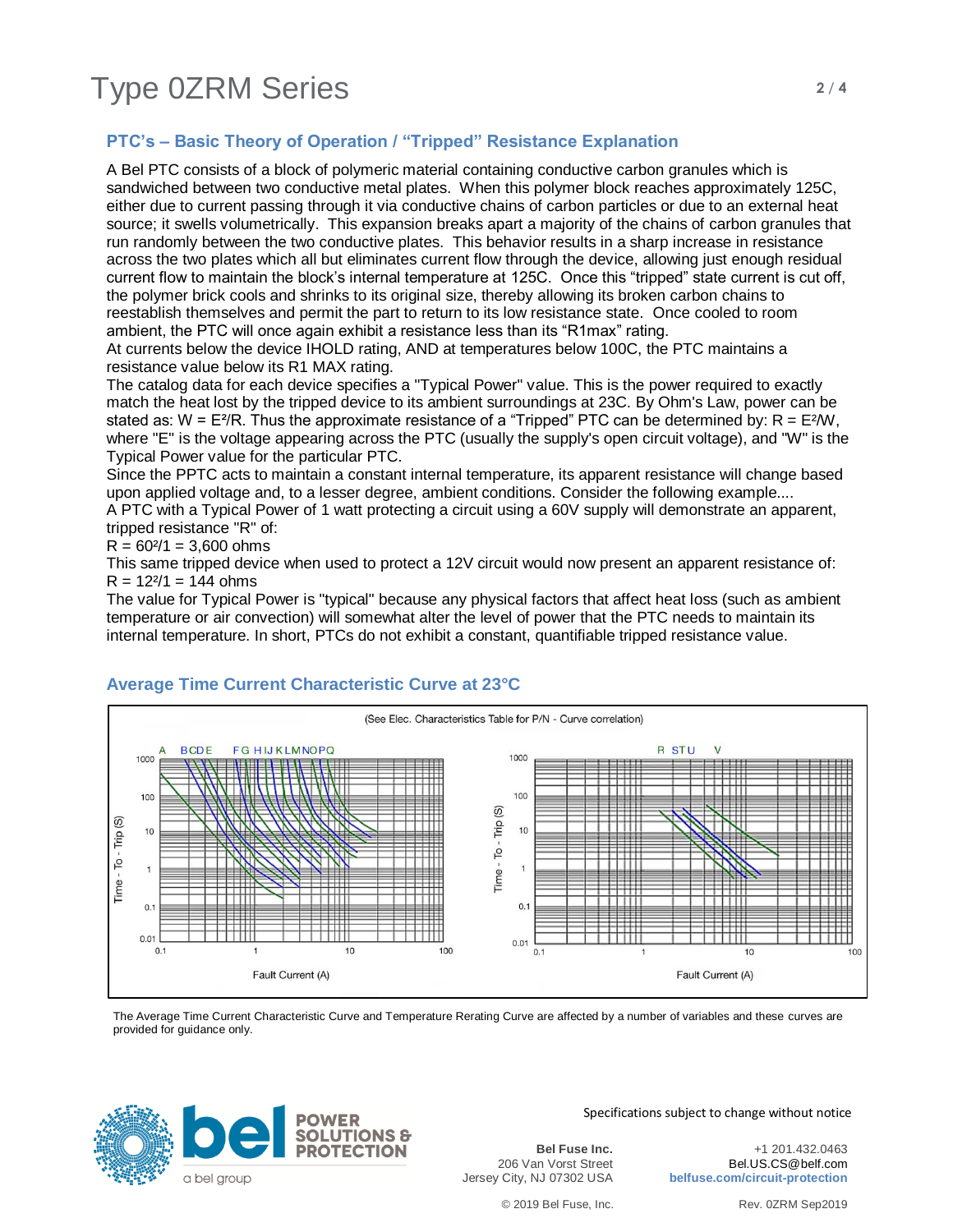# Type 0ZRM Series **3/4**

### **Physical Specifications**

Lead material:

Matte tin plated copper, size / diameter as shown in Drawings and Table under Product Dimensions.

Soldering charactcristics

MIL-STD-202, Method 208H.

Insulating coating

Flame retardant epoxy, meets UL-94-V-0 requirements.

#### **PTC Marking**

"bel" or "b", , IH code and "RM" .

#### **Product Dimensions**



Fig.2 Fig.1 Lead Size: 24AWG Lead Size: 22AWG Φ0.51 mm Diameter Φ0.65 mm Diameter



Fig.3 Lead Size: 20AWG Lead Size: 20AWG Φ0.81 mm Diameter Φ0.81 mm Diameter

| Part Number |                | A    | B    | C              | D   | E.  | F              |
|-------------|----------------|------|------|----------------|-----|-----|----------------|
|             | Fig.           | Max  | Max  | <b>Typical</b> | Min | Max | <b>Typical</b> |
| 0ZRM0010FF  | 1              | 7.9  | 13.0 | 5.1            | 7.6 | 3.8 | 2.2            |
| 0ZRM0017FF  | $\mathbf{1}$   | 7.9  | 13.0 | 5.1            | 7.6 | 3.8 | 2.2            |
| 0ZRM0020FF  | $\overline{2}$ | 7.9  | 13.0 | 5.1            | 7.6 | 3.8 | 2.2            |
| 0ZRM0025FF  | $\overline{2}$ | 7.9  | 13.0 | 5.1            | 7.6 | 3.8 | 2.2            |
| 0ZRM0030FF  | 2              | 7.9  | 13.0 | 5.1            | 7.6 | 3.8 | 2.2            |
| 0ZRM0040FF  | $\overline{2}$ | 8.2  | 14.2 | 5.1            | 7.6 | 3.8 | 2.2            |
| 0ZRM0050FF  | 2              | 9.2  | 14.9 | 5.1            | 7.6 | 3.8 | 2.2            |
| 0ZRM0065FF  | $\overline{2}$ | 9.7  | 14.9 | 5.1            | 7.6 | 3.8 | 2.2            |
| 0ZRM0075FF  | $\overline{2}$ | 10.6 | 15.5 | 5.1            | 7.6 | 3.8 | 2.2            |
| 0ZRM0075AF  | $\overline{4}$ | 10.9 | 17.0 | 5.1            | 7.6 | 4.1 | 2.2            |
| 0ZRM0090FF  | $\overline{2}$ | 11.9 | 15.9 | 5.1            | 7.6 | 3.8 | 2.2            |
| 0ZRM0100FF  | 4              | 11.5 | 20.1 | 5.1            | 7.6 | 4.1 | 2.2            |
| 0ZRM0110FF  | 3              | 13.3 | 18.3 | 5.1            | 7.6 | 4.1 | 2.2            |
| 0ZRM0125FF  | $\overline{4}$ | 14.0 | 21.7 | 5.1            | 7.6 | 4.1 | 2.2            |
| 0ZRM0135FF  | 3              | 15.5 | 20.6 | 5.1            | 7.6 | 4.1 | 2.2            |
| 0ZRM0135AF  | $\overline{4}$ | 16.3 | 21.7 | 5.1            | 7.6 | 4.1 | 2.2            |
| 0ZRM0160FF  | 3              | 17.5 | 22.5 | 5.1            | 7.6 | 4.1 | 2.2            |
| 0ZRM0185FF  | 3              | 19.9 | 24.9 | 5.1            | 7.6 | 4.1 | 2.2            |
| 0ZRM0200FF  | 4              | 23.5 | 27.9 | 10.2           | 7.6 | 4.1 | 2.2            |
| 0ZRM0250FF  | 3              | 22.5 | 27.5 | 10.2           | 7.6 | 4.1 | 2.2            |
| 0ZRM0300FF  | 3              | 25.5 | 30.0 | 10.2           | 7.6 | 4.1 | 2.2            |
| 0ZRM0375FF  | 3              | 29.5 | 34.0 | 10.2           | 7.6 | 4.1 | 2.2            |

#### **Temperature Derating Table**

|                   | Temperature Derating |      |      |      |     |     |     |     |     |     |
|-------------------|----------------------|------|------|------|-----|-----|-----|-----|-----|-----|
| <b>Hold Value</b> | -40                  | -20  |      | 23   | 30  | 40  | 50  | 60  | 70  | 85  |
| 0ZRM              | 161%                 | 142% | 122% | 100% | 92% | 80% | 68% | 56% | 45% | 27% |

#### **Thermal Derating Curve Cautionary Notes**



- 1. Operation beyond the specified maximum ratings or improper use may result in damage and possible electrical arcing and/or flame.
- 2. These Polymer PTC (PPTC) devices are intended for protection against occasional overcurrent/overtemperature fault conditions and may not be suitable for use in applications where repeated and/or prolonged fault conditions are anticipated.
- 3. Avoid contact of PTC device with chemical solvent. Prolonged contact may adversely impact the PTC performance.
- 4. These PTC devices may not be suitable for use in circuits with a large inductance, as the PTC trip can generate circuit voltage spikes above the PTC rated voltage.
- 5. These devices may be used in both DC and AC circuits provided that peak-to-peak line voltage when carrying AC does not exceed the PTC's Vmax rating. As PTCs are essentially thermal devices, the RMS value of AC current carried by a PTC will produce tripping parameters and times-to-trip similar to those of a DC voltage of the same magnitude.
- 6. If potting is mandated, avoid rigid potting compounds as they will encase the PTC and prevent it from volumetrically expanding to properly respond to a trip event.



Specifications subject to change without notice

**Bel Fuse Inc.** 206 Van Vorst Street Jersey City, NJ 07302 USA

+1 201.432.0463 Bel.US.CS@belf.com **belfuse.com/circuit-protection**

All dimensions in mm.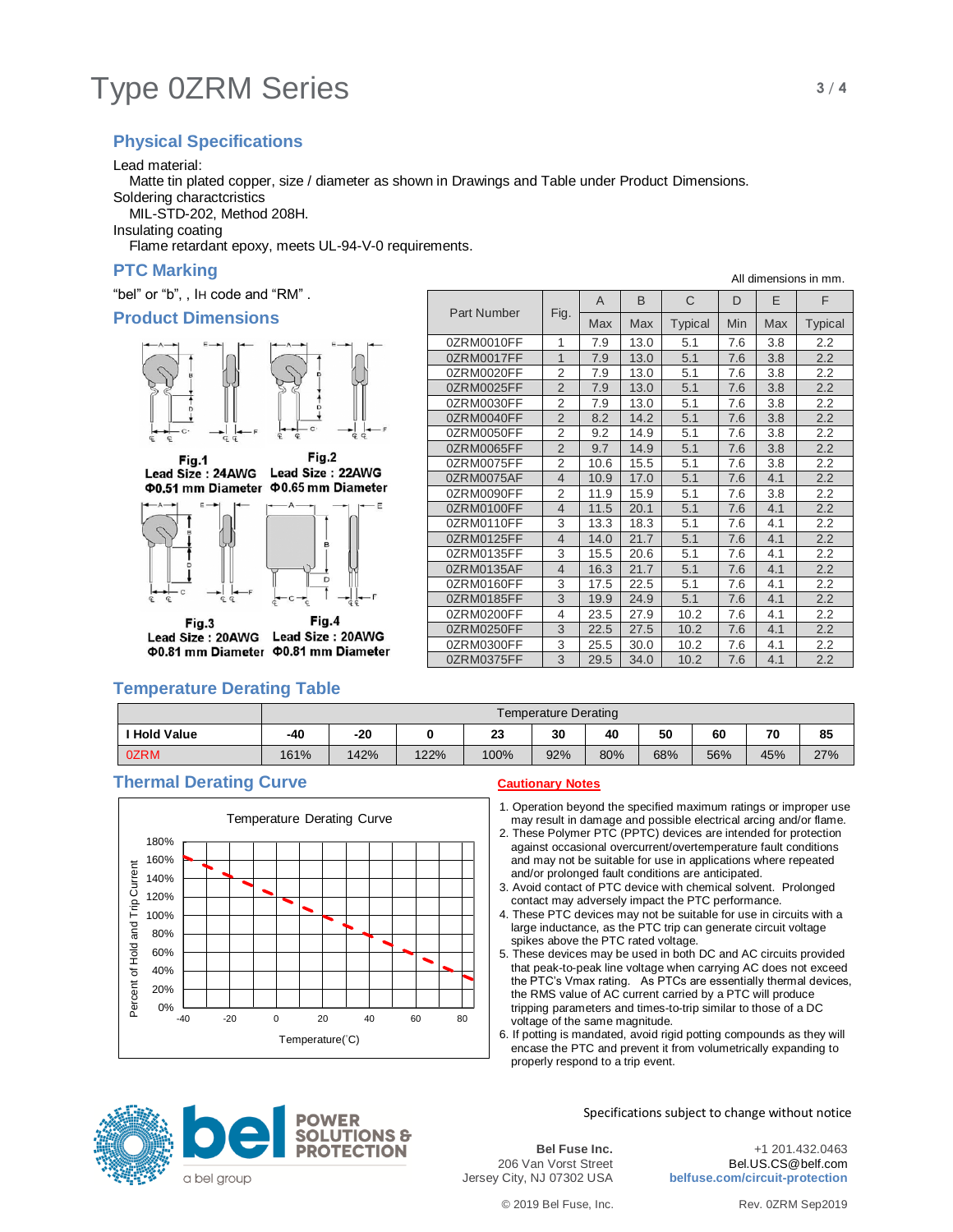# Type 0ZRM Series **4/4**

### **Environmental Specifications**

| Temperature cycling          | JESD22 Method JA-104   |
|------------------------------|------------------------|
| <b>Biased humidity</b>       | MIL-STD-202 Method 103 |
| Operational life             | MIL-STD-202 Method 108 |
| Terminal strength            | AEC-Q200-004           |
| Resistance to solvents       | MIL-STD-202 Method 215 |
| Mechanical shock             | MIL-STD-202 Method 213 |
| Vibration                    | MIL-STD-202 Method 204 |
| Resistance to soldering heat | MIL-STD-202 Method 210 |
| Thermal shock                | MIL-STD-202 Method 107 |
| Solderability                | ANSI/J-STD-002         |

#### **Soldering Parameters**

| Lead-free Wave Soldering Profile                                         |                                                                 |                   |     |       |
|--------------------------------------------------------------------------|-----------------------------------------------------------------|-------------------|-----|-------|
| Wave Solder Parameter                                                    |                                                                 |                   |     |       |
| Average ramp-up rate                                                     | 200°C / second                                                  |                   | 260 | 1 STW |
| Heating rate during preheat                                              | typical $1 - 2^{\circ}C$ / second<br>Max $4^{\circ}$ C / second |                   |     |       |
| Final preheat temperature                                                | within 125°C of soldering<br>temperature                        | <b>EMPERATURE</b> |     | 200°  |
| Peak temperature Tp                                                      | $260^{\circ}$ C                                                 |                   | 100 |       |
| Time within $+0\degree C$ / -5 $\degree C$ of actual peak<br>temperature | 10 seconds                                                      |                   | 25  | 19C/S |
| Ramp-down rate                                                           | $5^{\circ}$ C / second max.                                     |                   |     |       |



### **Standard Packaging The P/N Explanation and Ordering Information**

| <b>Part Number</b>                     | <b>Bulk</b> |          | Reel/Tape |          |                                      |
|----------------------------------------|-------------|----------|-----------|----------|--------------------------------------|
|                                        | Pcs/Box     | P/N Code | Pcs/Reel  | P/N Code | PTC <sub>so</sub>                    |
| 0ZRM0010FF                             |             |          |           |          | 0ZRM S                               |
| 0ZRM0050FF                             | 3000        | 1E       | 2000      | 2C       | <b>I HOLD</b><br>Refer to            |
| 0ZRM0065FF<br>0ZRM0110FF               | 3000        | 1E       | 1500      | 2B       | Electri<br>$F =$ Stand               |
| 0ZRM0125FF<br>0ZRM0135FF<br>0ZRM0135AF | 1000        | 1A       | 1000      | 2A       | A to $Z$ (e)<br>Mecha<br>$F =$ Stand |
| 0ZRM0160FF<br>0ZRM0375FF               | 1000        | 1A       | N/A       | N/A      | A to $Z$ (e)<br>Tape &<br>See stan   |

| PTC series<br>0ZRM Series                                                                                         | 0ZRM | <b>XXXX</b> | x x xx |  |
|-------------------------------------------------------------------------------------------------------------------|------|-------------|--------|--|
| I HOLD Rating<br>Refer to Part Number and IH Rating in Electrical Characteristics Table on P.1.                   |      |             |        |  |
| Electrical Characteristics<br>$F = Standard Design$<br>A to Z (except F) = Special, customer spec, DCR sort, etc. |      |             |        |  |
| Mechanical Features<br>F = Standard Design<br>A to Z (except F) = Special, customer spec, lead forming, etc.      |      |             |        |  |
| Tape & Reel Qty<br>See standard packaging                                                                         |      |             |        |  |



Specifications subject to change without notice

**Bel Fuse Inc.** 206 Van Vorst Street Jersey City, NJ 07302 USA

+1 201.432.0463 Bel.US.CS@belf.com **belfuse.com/circuit-protection**

© 2019 Bel Fuse, Inc. Rev. 0ZRM Sep2019